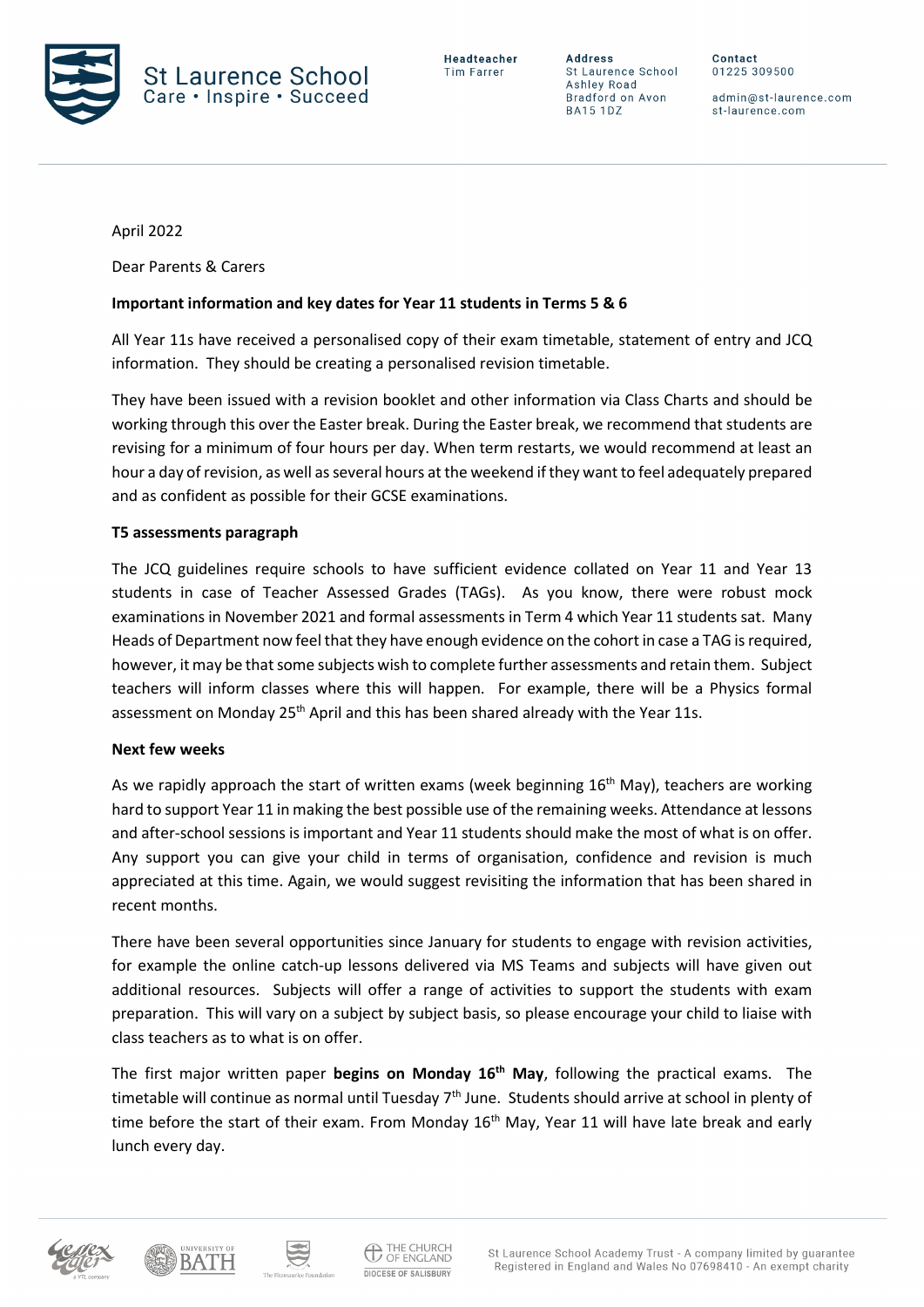

**Address** St Laurence School Ashley Road Bradford on Avon **BA15 1DZ** 

Contact 01225 309500

admin@st-laurence.com st-laurence.com

### **Timetable**

Students should only refer to the timings that have been provided on their individual exam timetable and the whole school exam timetable, which is available in the exams section of the school website. They should not rely on any timetables they find on other revision websites.

**Morning Exams** must start at 9am therefore students sitting a morning exam should go directly to the DT canopy area at the start of the school day

**Afternoon Exams** must start at 1.30pm therefore students sitting an afternoon exam should go to their Period 4 lesson to register with their teacher before coming down to the DT canopy area for 1.15pm. This will mean that longer exams may finish after 3pm and will impact on students who catch a bus home which is not on the late bus route. If this affects your child, please make alternative transport arrangements on these sessions.

**Once on study leave**: students should go directly to the DT canopy area by 8.45am or 1.15pm for morning/afternoon exams.

#### **Fees**

If a student does not, for any reason other than medical, complete an examination for which they have been entered, parents/carers are required to pay the fee in line with School policy. Failure to complete an examination includes:

- Absence from a practical examination unless covered by a medical certificate
- Failure to produce coursework in accordance with the regulations

#### **Key Dates**

### **1. Monday 6th June**

On Monday 6<sup>th</sup> June, there is a GCSE German exam in the morning and no GCSE exam in the afternoon. Those students who do not have an exam, will follow their usual timetables for Period 1 and Period 2. All students will attend Period 3, 4 and 5 as per their normal timetable. On this day, all students have an English, Maths and Science lesson so attendance and a positive attitude on this day will be particularly important.

#### **2. Tuesday 7th June**

On Tuesday 7<sup>th</sup> June, there is a GCSE Maths exam in the morning. At the end of this exam, students who do not study Geography may leave the school site and their study leave begins.

Students who study Geography should make their way to the Sixth Form Centre for refreshments before attending a bespoke Geography lesson Period 3 in the Sixth Form Centre (please see key dates



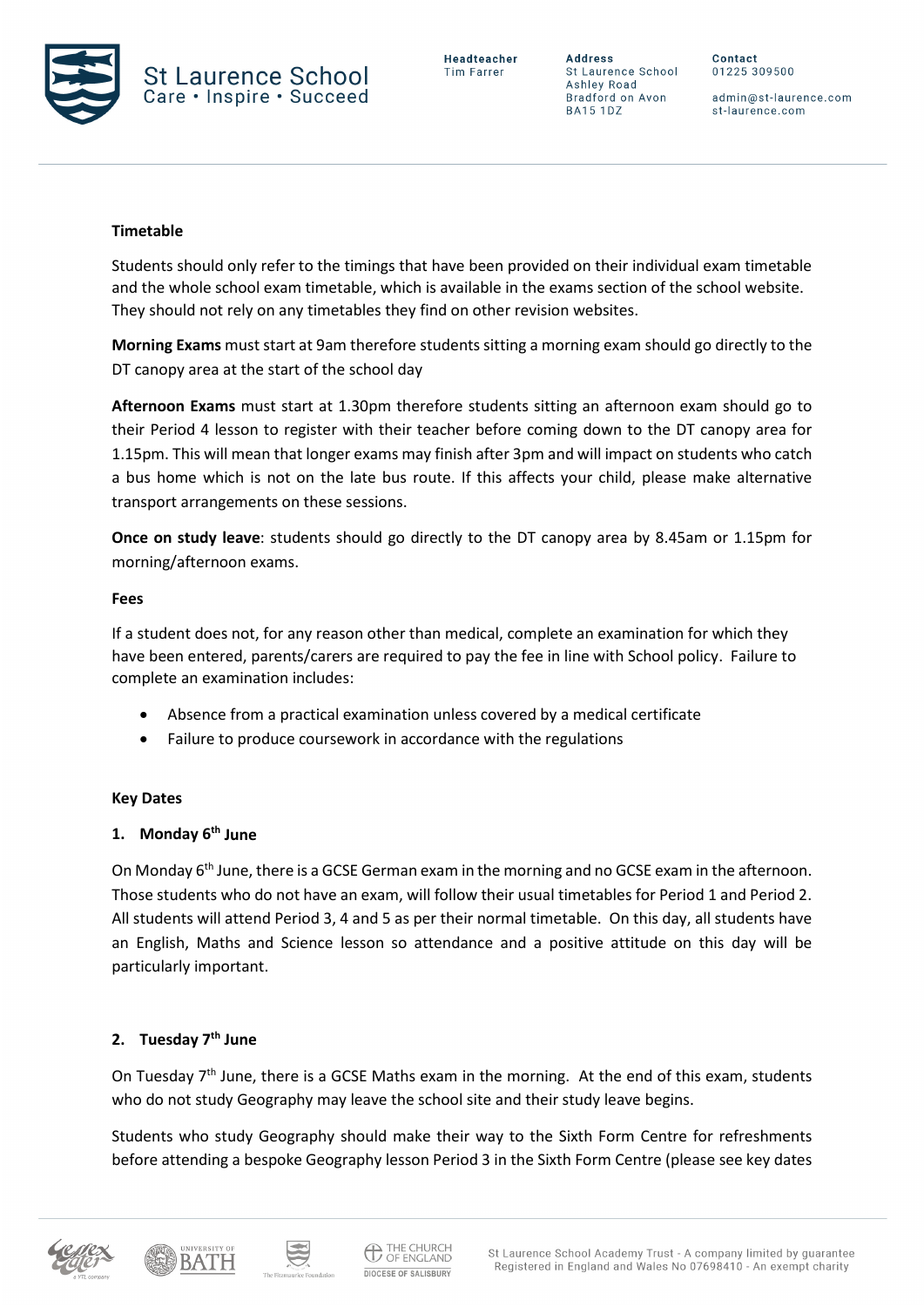

**Address** St Laurence School Ashley Road Bradford on Avon **BA15 1DZ** 

Contact 01225 309500

admin@st-laurence.com st-laurence.com

section at the end for rooms) as they have their GCSE exam that afternoon. Their study leave will begin after their exam finishes.

After this point, students only need to attend school for exams. **They must wear correct school uniform**. If students wish to use the ILC to study or have pre-arranged to see teachers, they are very welcome in school but must sign in and out at student reception and again wear correct uniform. There will also be a number of opportunities for Year 11 to come back into school to attend revision activities.

# **3. Sixth Form Induction Days: Monday 4th July & Tuesday 5th July**

The next important date in the Sixth Form process are the Induction Days on Monday  $4<sup>th</sup>$  and Tuesday 5th July. These two days will provide new Year 12s with a chance to collaborate as a new year group and develop team and leadership skills, as well as sampling A level lessons in their chosen subjects. As such, please ensure that your child is able to attend. Both days will begin at 8.30am in Trinity Hall. More information will be sent to you outlining this Induction Process in due course.

# **4. Year 11 parents/carers' Sixth Form Information Evening: Tuesday 5th July**

To support all Parents/Carers we hold a Sixth Form transition evening, starting at 6.30pm in Trinity Hall. During this meeting, parents/carers will be advised on how best to support their child through Sixth Form. It is expected that all parents/carers will attend. Please note that this event is limited to a maximum of two places per student. More details will be sent out nearer the event. If there are any concerns regarding COVID we will be able to run this event digitally.

# **5. Wednesday 6th July: Year 11 Ball Cumberwell Park 7pm for 7.30pm**

The dress code for this event is formal. The evening is an opportunity to celebrate Year 11s' time at St Laurence with staff in a social environment. It is expected that students do not smoke on site and that they do not drink alcohol or arrive under the influence. The school reserves the right to refuse admission to students. Students should make arrangements to be collected by 11pm as the road from Cumberwell can be very busy and it is dangerous for students to walk back into Bradford on Avon.

# **6. GCSE Exam Results: Thursday, 25th August 2022**

Students will be emailed their results through their school email account. All Year 11 students must check that their school email account is currently working as expected.







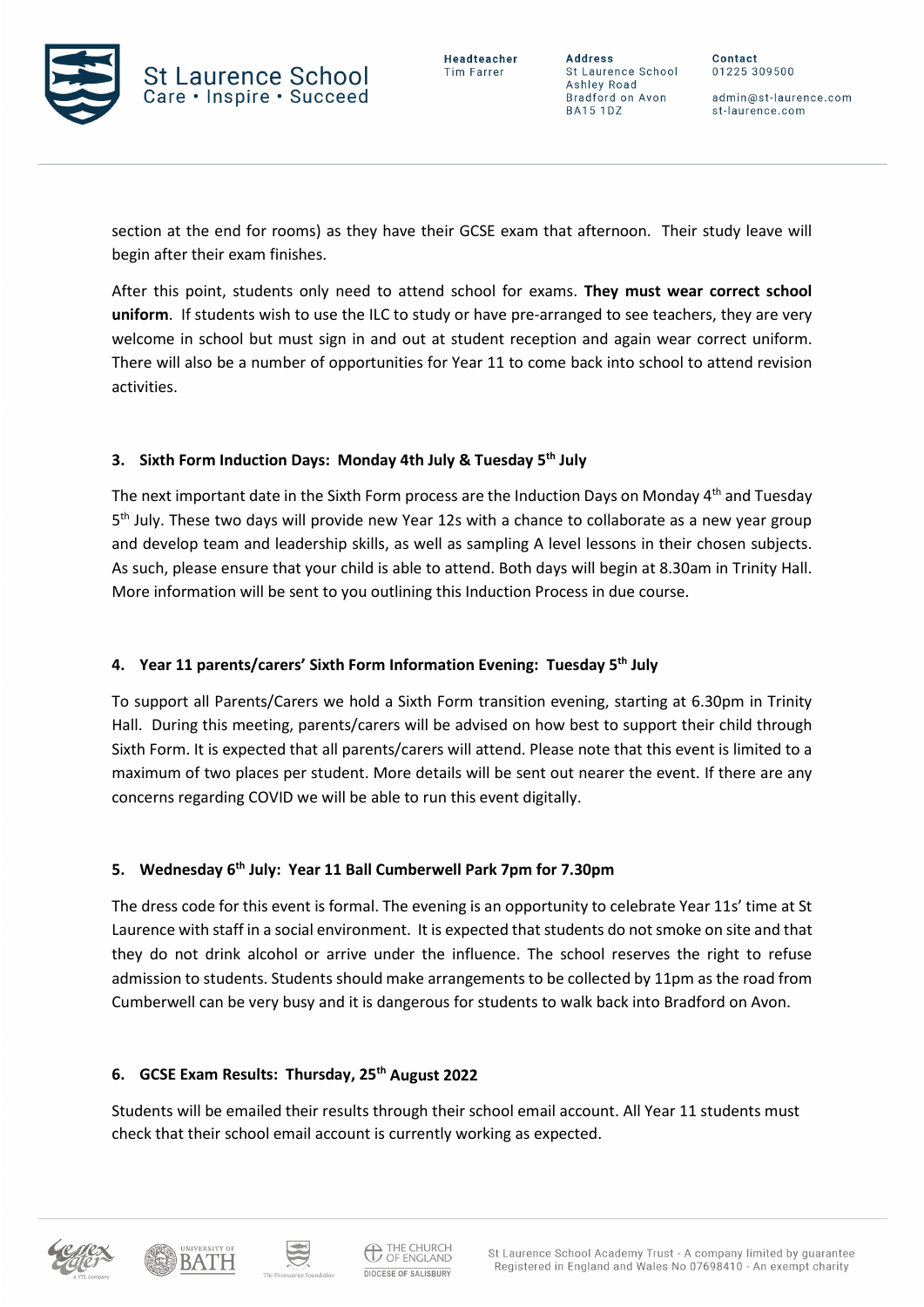

Contact 01225 309500

admin@st-laurence.com st-laurence.com

If there are any issues with a student's email account please contact  $IT@st$ -laurence.com for support.

Results will be emailed to them from 8am on Thursday, 25<sup>th</sup> August (If there are any technical issues on the day, please contact the Exams team for support on [exams@st-laurence.com\)](mailto:exams@st-laurence.com)

# **7. Sixth Form at St Laurence**

To progress into the *St Laurence Sixth Form* requires students to achieve a minimum of:

- **Grade 4+ in English Language and Maths GCSEs**
- Students **require at least a Grade 5 or higher at GCSE** in their chosen subjects or equivalent *(eg Art = Photography)* if they wish to study it at A Level
- Students will need **a minimum** of **two Grade 4 and three Grade 5** in their GCSEs
- **To study Maths, MFL or a Science(s) requires at least a Grade 5+ at Higher tier**

**Interview support**: All students in interview were asked to consider a range of options Post 16. This is especially important for students who may be borderline in key subjects regarding  $6<sup>th</sup>$  form entry. If a student is worried that they may not make the Minimum Entrance Criteria, they should apply to colleges and other institutions as back up. If you need support please contact the careers team at: **[careers@st-laurence.com](mailto:careers@st-laurence.com)**

Mr Blowers and Mrs Chatfield will be available over TEAMS on **Thursday 25th August from 10.00am-2.00pm** to support you with this if needed as you seek alternative places. You can book an appointment using SchoolCloud as you would do for a Subject Evening. Details about all of this will be sent to you nearer the time.

Can we also take this opportunity to remind students that:

- 1. All text books and equipment should be returned to department areas once exams are completed in that subject. There will also be a general returns box available outside the exam hall. This will ensure that you do not receive reminders or invoices for lost items over the summer holidays.
- 2. All items on loan from the ILC, including textbooks, must be returned by the end of June. This will ensure that you do not receive reminders or invoices for lost items over the summer holidays. If you are unsure if you have anything on loan, please do check with the ILC staff. A box will be available in reception for students to leave textbooks when they sit their exams.